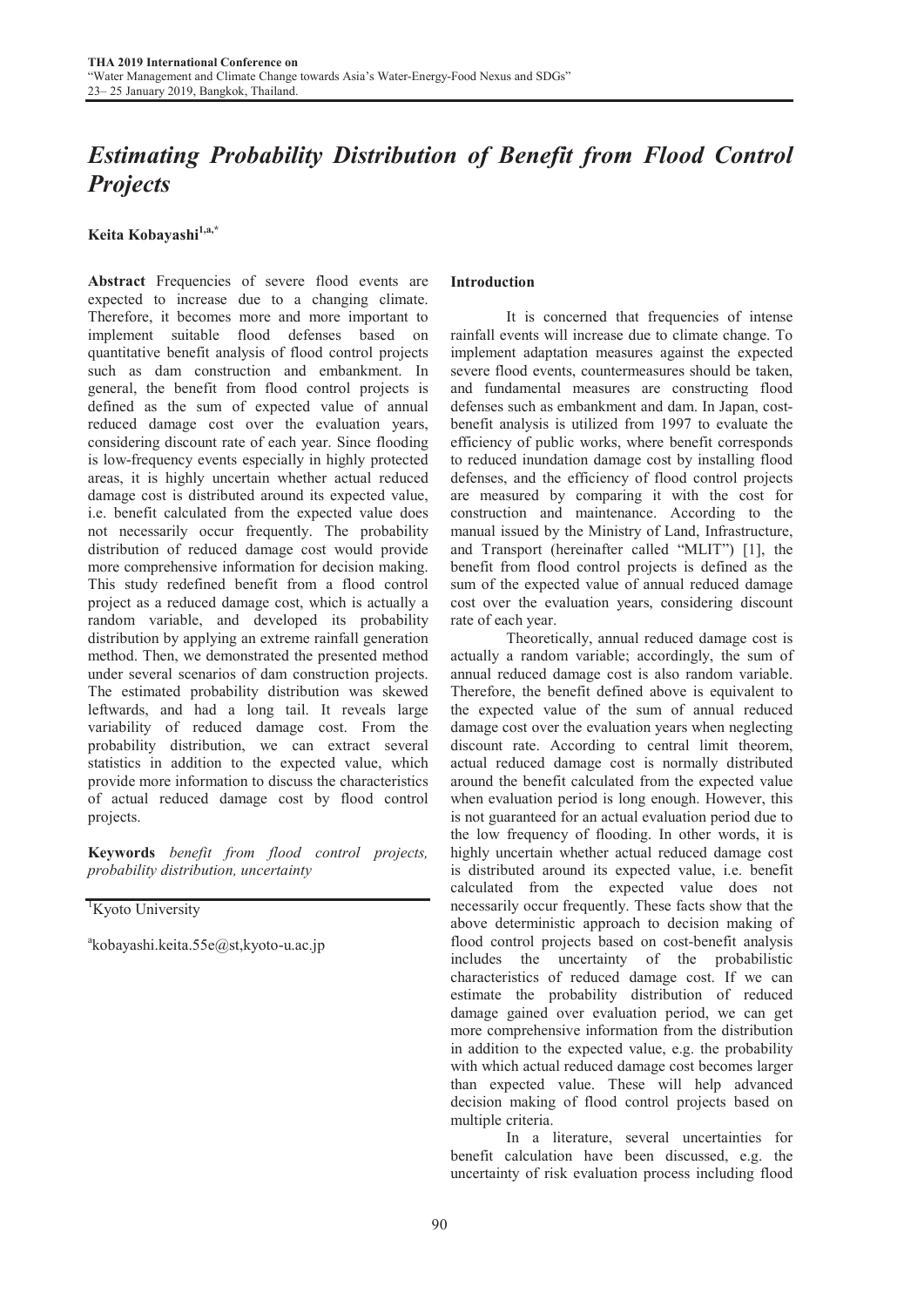frequency analysis [3] and risk premium. For example, in the field of urban planning, it is discussed that willingness to pay becomes higher than the expected value of reduced damage cost because of risk aversion [4]. Risk premium is induced from the probability distribution of reduced damage cost; therefore, estimating the probability distribution of benefit is important to explicitly incorporate the idea of risk premium into in the process of decision making for disaster prevention investment.

 On the other hand, recent studies have developed methods for estimating a flood risk curve, i.e. the probability distribution of annual maximum inundation damage cost, considering influential factors of risk evaluation such as rainfall time-space distribution and/or hydrograph variations [2], [5]. For instance, Tanaka et.al. [5] showed that considering the rainfall time-space distribution makes it possible to enhance the accuracy of evaluating flood disaster risk. This study demonstrates the derivation of the probability distribution of *T-*year cumulative reduceddamage cost by generating huge number of rainfall events in consideration of rainfall time-space distribution.

 From these backgrounds, the purpose of this study is estimating the distribution of *T-*year cumulative reduced damage which is defined as sum of annual reduced damage cost over *T*years, and quantifying the probability with which we can actually benefit from flood control projects. The study area is Yodo River basin  $(8,240 \text{km}^2)$  and several construction scenarios of the existing dams in the Kizu River basin (Takayama Dam, Murou Dam, Shorenji Dam, Hinachi Dam, Nunome Dam) are evaluated. For each project, we estimate the probability distribution of *T-*year cumulative reduced damage cost at conjunction area of three tributaries, Kizu River, Uji River, and Katsura River, and analyze its stochastic characteristics. The impact of design of projects and evaluation period on the estimated distribution is also examined.

# Basic Concept of Estimating Probability Distribution of TYearcumulative Reduced Damage Cost

According to the manual of cost-benefit analysis issued by MLIT  $[1]$ , benefit of flood defenses over  $T$ years  $B(T)$  is defined as

$$
B(T) = \sum_{t=1}^{T} \frac{b}{(1+r)^{t-1}},
$$
 (1)

where *b* is expected value of annual reduced damage; *r*  is discount rate; and *T* is evaluation period. Denoting annual flooding damage before and after flood control investment as  $D_a$  and  $D_b$ , respectively, *b* is defined with annual reduced damage  $D_R = D_b - D_a$  as

$$
b = E[D_R] = E[D_b] - E[D_a].
$$
 (2)

On the other hand, we define *T-*year cumulative reduced damage cost  $D_{\text{R,all}}(T)$  as follows.

$$
D_{\rm R,all}(T) = D_{\rm b,all}(T) - D_{\rm a,all}(T) \tag{3}
$$

where  $D_{b,all}(T)$  and  $D_{a,all}(T)$  are cumulative damage cost before and after investment, and denoted as

$$
D_{\text{b,all}}(T) = \sum_{t=1}^{T} D_{\text{b},t} , D_{\text{a,all}}(T) = \sum_{t=1}^{T} D_{\text{a},t}, \quad (4)
$$

respectively, where  $D_{b,t}$  and  $D_{a,t}$  are flooding damage costs of year *t* before and after flood control investment. In this study, we estimate probability distribution of  $T$ -year cumulative reduced damage cost  $D_{\text{R,all}}(T)$  defined in (3). In addition, we investigate impact of evaluation period *T* length on the probability distribution of  $D_{\text{Rall}}(T)$ . Note that expected value of *T-*year cumulative reduced damage cost is obtained from (1) and (4), and we can confirm that benefit  $B(T)$  used in the manual [1] corresponds to the mean value of  $D_{\text{R,all}}(T)$  when neglecting discount rate, i.e.

$$
E[D_{R,aII}(T)] = E[D_{b,aII}(T)] - E[D_{a,aII}(T)]
$$
  
=  $\sum_{t=1}^{T} E[D_{b,t} - D_{a,t}] = \sum_{t=1}^{T} E[D_{R,t}] = \sum_{t=1}^{T} b,$  (5)

where  $D_{\text{R},t}$  is reduced damage cost of year *t*.

## Methodology of Estimating Probability Distribution

 In this research, we take a Monte Carlo approach to obtain enough number of samples of *T*year cumulative reduced damage cost, by generating enormous number of extreme rainfall events. Assume rainfall events follow the following three assumptions which were used by Tanaka et.al. [5].

- Assumption 1. When rainfall occurs, possible rainfall pattern is limited to the  $N$  patterns. Pattern  $\xi$ <sub>i</sub> ( $i = 1, 2, ..., N$ ) occurs with probability
- *p<sub>i</sub>*. Denote rainfall duration time of pattern  $\xi_i$  as *d<sub>i</sub>*. Assumption 2. Basin averaged total rainfal total rainfall *r*afollows the conditional cumulative distribution function (CDF)  $G_{R_{a}|D}(r_{a}|d_{i})$ given  $d_{i}$
- Assumption 3. Annual number of occurrences of rainfall events follows the Poisson distribution with occurrence ratio ofμa*.*

Definer(x, y, t) as rainfall intensity at a location  $(x, y)$ and time t, and rainfall pattern  $\xi_i$  is defined as

$$
r(x, y, t) = r_a \xi(x, y, t), (x, y) \in A, 0 \le t \le d,
$$
 (6)

where *A* is the targeted watershed.  $\xi(x, y, t)$  is normalized to satisfy the following equation: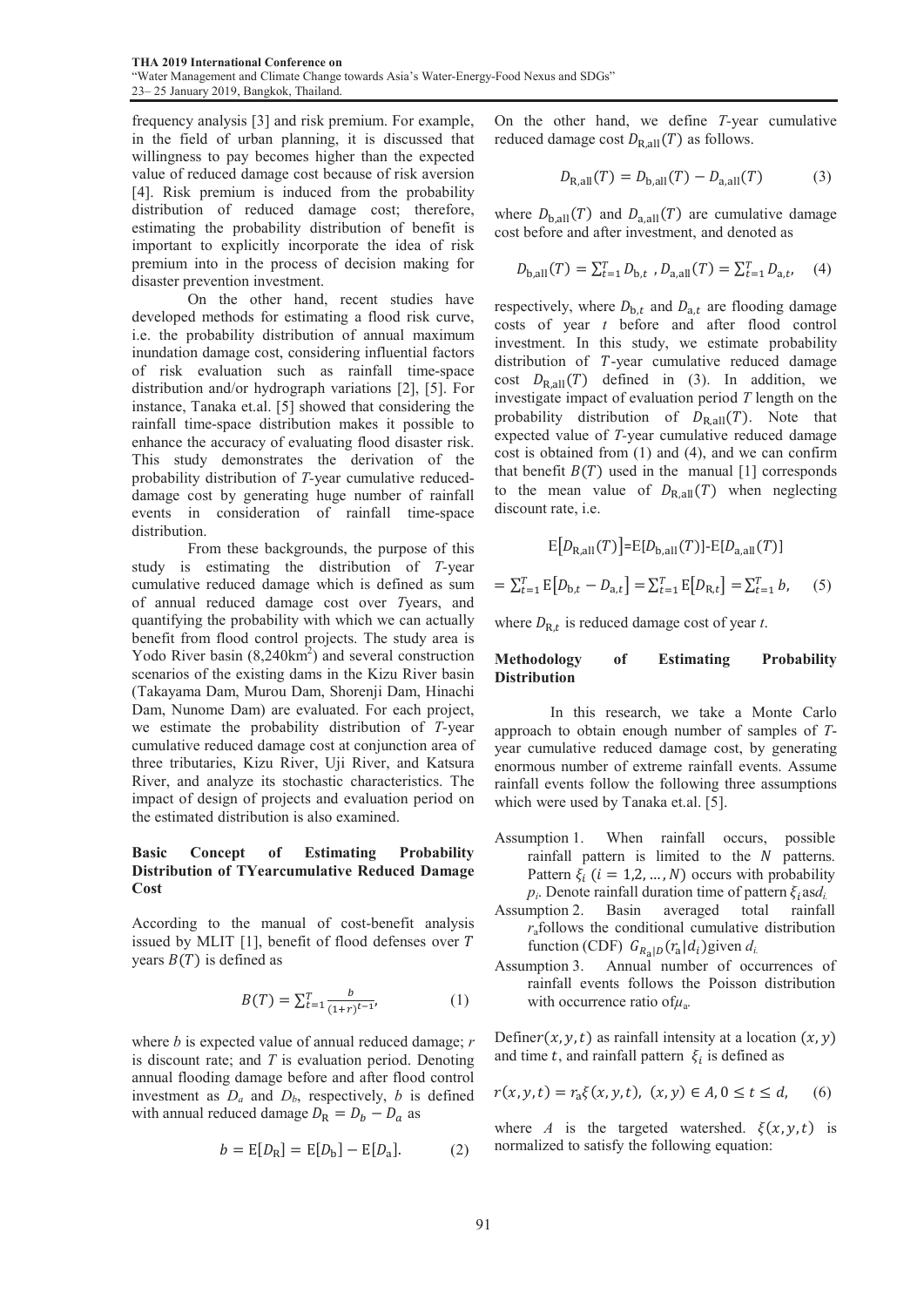THA 2019 International Conference on "Water Management and Climate Change towards Asia's Water-Energy-Food Nexus and SDGs" 23– 25 January 2019, Bangkok, Thailand.

$$
\iint_{A} \left( \int_{0}^{d} \xi(x, y, t) dt \right) dx dy = S,
$$
 (7)

where  $S$  means the catchment area of targeted watershed. Rainfall duration time *d*  is defined as follows.

$$
d = \sup\{t | \xi(x, y, t) > 0, \exists (x, y) \in A, t > 0\} \tag{8}
$$

Definingthe starting time of rainfall as 0, *d* indicates the maximum time until which rainfall lasts at a certain point in the watershed.

Following these assumptions, we generate immense samples of *T*-year cumulative reduced damage cost, following the steps shown below.

- Step 1. Generate the annual number of occurrences of rainfall events  $n$  from the Poisson distribution
- Step 2. Prepare  $N$  past rainfall events and extract rainfall patterns  $\xi_i(x, y, t)$  normalized by total rainfall amount. Note that *t*satisf fies inequality,  $0 \le t \le d_i$ ,  $(x, y) \in A$  where  $d_i$  is the rainfall duration time of pattern  $\xi_i(x, y, t)$ ; *A*is the catchment area. Generate one pattern with the probability  $1/N$ , i.e. randomly.
- Step 3. By following Step 2, the conditional  $CDFG_{R_a|D}(r_a|d_i)$  corresponding generated rainfall pattern  $\xi_i(x, y, t)$  is determined. Generate total rainfall amount $r_a$  from the conditional CDF $G_{R_{\text{a}}|D}(r_{\text{a}}|d_i)$ . From the obtained total rainfall amount  $r_a$  and its spatiotemporal pattern  $\xi_i(x, y, t)$ , one rainfall event is determined with the
- Step 4. Running a rainfall-runoff model and an inundation model, calculate damage costs with/without investment,  $D_b$  and  $D_a$ , f. Then, calculate the reduced damage cost for the generated rainfall event.
- Step 5. Repeating Steps 2 to 4 for  $n$  times, sum reduced damage costs of each rainfall events and obtain one sample of annual reduced damage  $\cos tD_R$ .
- Step 6. Repeating Steps 1 to 5 for *T* times, sum annual reduced damage and get one sample of Tyear cumulative reduced damage  $costD_{R,all}(T)$ . In this research, discount rate was eliminated to focus the discussion on characteristics of reduced damage cost. probabilistic
- Step 7. Repeat Step6 for  $M$  times and estimate the probability distribution of T-year cumulative reduced damage cost from the many samples of $D_{\rm R, all}(T)$ .

#### Application to the Dam Construction Projects

#### A. Rainfall generation and Damage cost calculation

The above presented method was applied to four different scenarios of dam construction projects

for five actual dams along the Kizu River (TakayamaDam, MurouDam, HinachiDam, NunomeDam), whose locations are displayed in fig. 1. According to Tanaka et.al. [6], when flood beyond design leve l occurs, the river overflows around the three tributaries' conjunction area, and the overtopping probab ility of downstream Yodo River becomes very low. Hence we analyze the effect of dams from the reduced d damage cost at three tributaries' conjunction area indicated by the red colored box in fig.1. In the flood simulation, we do not consider dyke breach, and only co nsider damage from overtopping. ShorenjiDam,





Fig. 1. Figure of Yodo River basin.

We used the conditional CDF of basinaveraged rainfall on duration  $G_{R_{\rm a}|D}(r_{\rm a}|d_i)$  on the Yodo River basin and rainfall-runoff/inundation models estimated/constructed by T Tanaka. et al. [6] as follows. Rain gauge data for  $35$  years (1980 to  $2014$ ) at 156 stations were used in analysis. They extracted spatiotemporal rainfall patterns o f the 1,317 rainfall events observed over 35 years, i.e.  $N = 1,317$ . From the basin-averaged rainfall and d duration time of the 1,317 rainfall events over 35 years s, they estimated the conditional probability distribution of one basinaveraged rainfall on duration time. One rainfall event is defined as a series of rainfall events without dry period longer than 5 hours. In order to estimate conditional probability distribution, the generalized Pareto distribution and two-variable exponential distribution were fitted to the mar ginal distribution of basin-averaged rainfall  $G_{R_a}(\mathcal{r}_a)$  and rainfall duration time $G_D(d)$ , respectively. Their correlation structure  $C(G_{R_a}(\mathcal{r}_a), G_D(d))$  was modelled by using the normal copula. According to the Theore m of Sklar[7], this notation indicates the distribution $G_{R_a,D}(r_a, d)$ . Finally, the cumulative distribution was obtained as simultaneous conditional

$$
G_{R_{\rm a}|D}(r_{\rm a}|d) = \frac{1}{g_D(d)} \frac{\partial}{\partial d} G_{R_{\rm a},D}(r_a, d). \tag{9}
$$

 As a rainfall-runoff mo del used was 1K-DHM [8], a distributed rainfall runoff model based on a kinematic wave flow approximation. 1K-DHM calculates the slope runoff and river routing at each cell at around 1km (30 sec) res olution over a two dimensional domain. Slope runoff is simulated with the continuity and momentum equations of the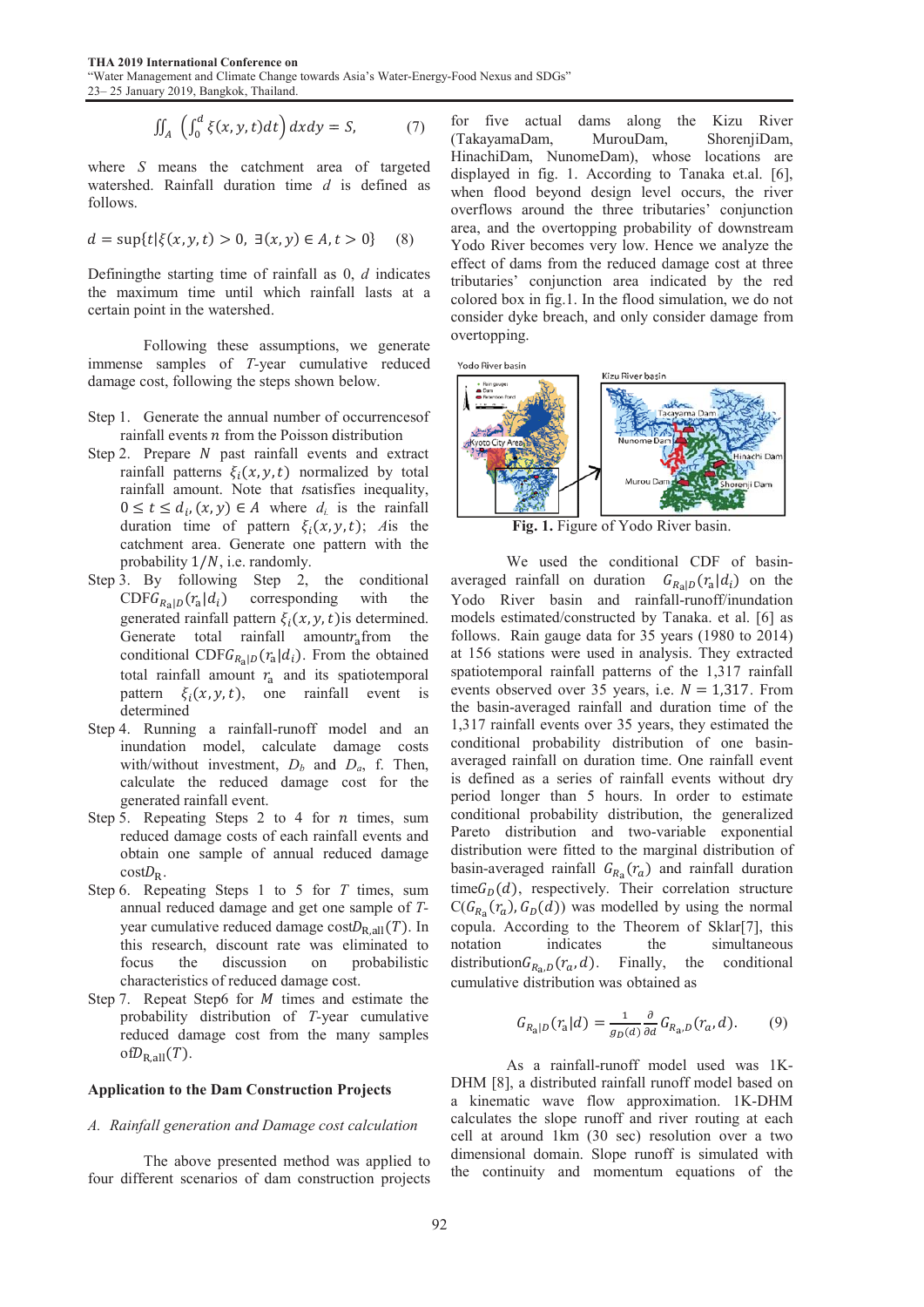kinematic wave theory, considering saturated and unsaturated subsurface flows and surface flow with the following discharge-storage relation.

$$
q = \begin{cases} v_c d_c \left(\frac{h}{d_c}\right)^{\beta} & (0 \le h \le d_c) \\ v_c d_c + v_a (h - d_c) & (d_c \le h \le d_a) \\ \alpha (h - d_c)^m + v_a (h - d_c) + v_c d_c (d_a \le h) \end{cases}
$$
(10)

where, *q* is the slope runoff discharge per unit width; *h* is the water depth;  $d_a$  and  $d_c$  are the water depth corresponding to the maximum water content of saturated and unsaturated soil layers, respectively; *va* and  $v_c$  are the water velocity of saturated and unsaturated soil layers, respectively;  $\alpha = n/\sqrt{\sin\theta}$ ; *n* is the roughness coefficient; and  $\theta$  is the slope gradient. River flow is simulated with a kinematic wave model. All dams in Yodo basin are modeled in accordance with their operation rules, and rainfallrunoff before/after a project is represented by excluding/including the corresponding dam models.

 Overflow inundation over the floodplain was modelled with one dimensional local inertial equation for river routing and two dimensional one for floodplain simulation. One dimensional local inertial equation is denoted as

$$
\frac{\partial A}{\partial t} + \frac{\partial Q}{\partial x} = 0, \tag{11}
$$

$$
\frac{\partial Q}{\partial t} + gA \frac{\partial (h+z)}{\partial x} + g n^2 \frac{Q|Q|}{R^{4/3}A} = 0, \quad (12)
$$

where  $t$  is the time;  $x$  is the location in the downstream direction; *A* is the cross-sectional area; *Q* is the discharge;  $z$  is the elevation;  $q$  is the gravity acceleration; *n* is the roughness coefficient; and *R* is the hydraulic radius. Neglecting the advective term of the Saint-Venant equation, high speed arithmetic operation is realized with the same level of accuracy as the diffusion equation. Damage cost is calculated for house, households, and office depreciable/stock assets, by multiplying exposed asset at each cell of the inundation model by damage ratio which is a function of maximum flood depth. The function is defined in the manual of MLIT [1].

In accordance with MLIT's manual [1], evaluation period *T* was set as 50 years.. When disaggregating a rainfall event into to basin-averaged cumulative rainfall and its spatiotemporal pattern as in this study, it is obvious that flood damage cost monotonically increases with basin-averaged rainfall for a fixed rainfall pattern; therefore, we have developed a relation between cumulative rainfall and resulting flood damage cost for all the rainfall patterns before Monte Carlo simulation, then in Step 4 to calculate flood damage cost, flood damage cost for the generated rainfall event was calculated by linearly interpolating the relation for the generated rainfall pattern, instead of running rainfall-runoff/inundation models for all the generated events. Repeating the

calculation of *T-*year cumulative reduced damage cost for  $M = 100,000$  times, we estimated the probability distribution of the benefit of each scenario.

#### *B. Trial Calculation Results of 50 years total reduced damage cost.*

 Among the five dams, we first set project J: there is no dam on the Kizu River and construct Takayama Dam on the basin. Figure 2 shows the histogram of simulated *T-*year cumulative reduced damage cost. Red line indicates the expected value. JPY is converted to USD at a rate of 100 yen per dollar. Obviously, the distribution is skewed leftwards with a long tail. The probability with which the benefit is equal to or over the expected value is about 10-20%, and one with which benefit is obtained is about 55%. On the other hand, extremely large benefit values much larger than the median value occurs with a certain probability. These indicated that the expected value integrated different types of benefit and made it difficult to grasp the whole characteristic of the benefit of the project. By estimating the distribution of reduced damage cost as fig.2, more detailed information as demonstrated above becomes available, which is expected to support more rational decision making.



Fig. 2. Histgram of 50-years cumulative reduced damage cost of the project constructing Takayam Dam. Red line indicates expected value.

#### Differences of Probability Distribution between Projects

 Among the five target dams, the Takayama Dam has the largest flood storage capacity. As shown in fig.1, among the other four dams, Nunome Dam is located on a different tributary river. To examine the impact of the location of dams on the estimated probability distribution, we split the construction project of the four dams into projects K, and project L: Project K first constructs three dams except for the Nunome Dam (Shorenji Dam, Murou Dam, and Hinachi Dam), and Project L then constructs the Nunome dam. Table.1 shows the statistics of three projects (J, K, L) gained from their probability distribution of 50-year cumulative reduced damage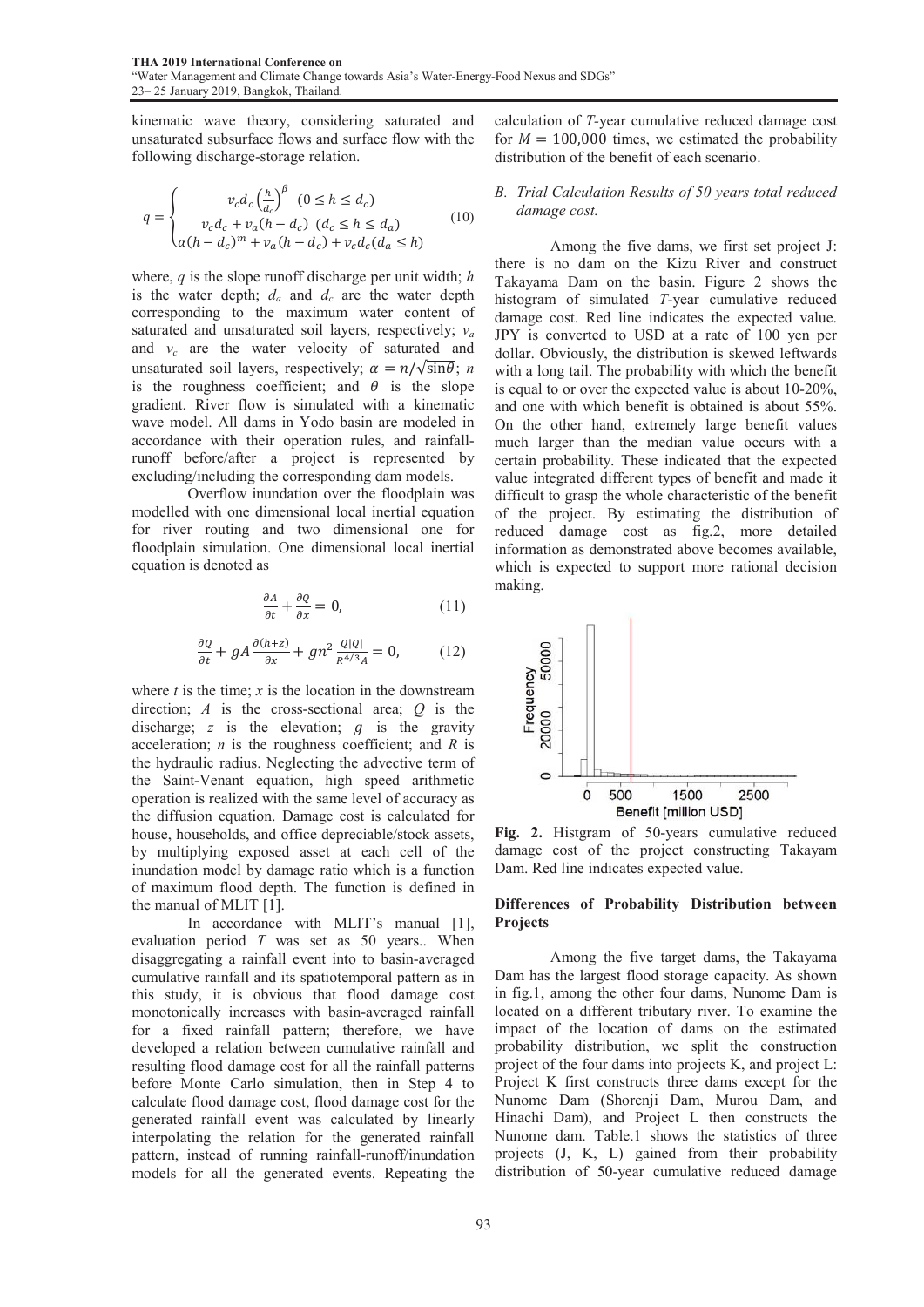cost. Comparing with Projects K and L, Project L shows lower skewness and higher probability of getting more befit equal to or more than expected value, and the occurrence of benefit.

 As shown in fig.1, in the Project K, Takayama Dam is already constructed in the same tributary, so dams constructed in Project K can mitigate damage only for flood causing inflow volume over the storage capacity of Takayama Dam. On the other hand, the Project L constructs Nunome Dam in the tributary where no dam has been constructed before; thusNunome dam more frequently shows flood control effect than dams installed by Project K. Accordingly, Project L is expected to benefit the target area more frequently than Project K. As shown in Table.1, difference between the expected value of Projects K and L is about 26%. On the other hand, the probability with which the benefit equal to or more than its expected value by Project L is 230% larger than Project K, indicating that using other statistics provided different characteristics of projects from the expected value .

# Relation Between Probability Distribution and Central Limit Theorem

When evaluation period *T* is large enough, probability distribution of *T-*year cumulative reduced damage cost theoretically converges to normal distribution, so reduced damage cost is assumed to distribute around its expected value. Figure.4 shows the variation of histogram of Project J when changing the evaluation period from 50 years to 1,000 years. For comparison of distribution characteristics, cumulative reduced damage cost was converged to annual

| <b>Project</b>                                                                | J.   | K    | L    |
|-------------------------------------------------------------------------------|------|------|------|
| <b>Expected value</b>                                                         | 655  | 197  | 157  |
| <b>Standard variarion</b>                                                     | 2240 | 804  | 355  |
| <b>Skewness</b>                                                               | 38.3 | 5.44 | 2.92 |
| Probability with which benefit<br>larger than<br>expected<br>becomes<br>value | 0.18 | 0.10 | 0.23 |
| Occurrence probability of benefit                                             | 0.55 | 0.30 | 0.74 |

|  | Table I. Benefit statsitics of each project |  |
|--|---------------------------------------------|--|
|  |                                             |  |

mean value by dividing evaluation year *T*. We can confirm that probability distribution of reduced damage cost skewed leftwards and have a long tail in limited evaluation period of 50 years, but the distribution approaches bilaterally symmetrical and the probability we can actually get benefit equal to or more than the expected value increases as the evaluation period becomes larger. This indicated that the general evaluation period of 50 years are not quite enough to represent the annual reduced damage cost by its expected value.

# **Conclusions**

 In the present benefit evaluation method, benefit is represented as the expected value of cumulative reduced damage in evaluation period. However, flooding is a low-frequency event, especially in highly protected areas; thus,it is highly uncertain whether actual reduced damage cost is distributed around its expected value. In this research, in order to quantify stochastic characteristics of benefit, we developed an estimation method of *T-*year cumulative reduced damage cost probability distribution, and applied the method to several scenarios of flood control projects on the Kizu River.

 By estimating probability distribution of *T*year cumulative reduced damage cost, we can get more statistics as well as mean value, and reveal the characteristics of each project. Following findings were obtained in this study:

- 1. In all the four projects, probability distribution skewed leftwards, and the probability with which we can actually obtain the benefit equal to or more than the expected value is about 10- 20%. On the other hand, extremely large benefit values is expected with a certain probability. In the process of averaging reduced damage cost,
- 2. The expected value of benefit and other statistics such as the probability with which benefit is obtained show different characteristics depending on projects
- 3. When we set longer evaluation period, 1000 years, distribution of cumulative reduced damage approaches normal distribution, and benefit wasevenly distributed around its expected value, compared with offsetting evaluation period to 50 years. This indicated that *T-*year cumulative reduced damage cost was distorted because the evaluation period was not long enough to represent the expected value as the benefit due to low frequency of flooding.



Fig. 3.Histgram of 50 and 1,000 years cumulative reduced damage cost of the project